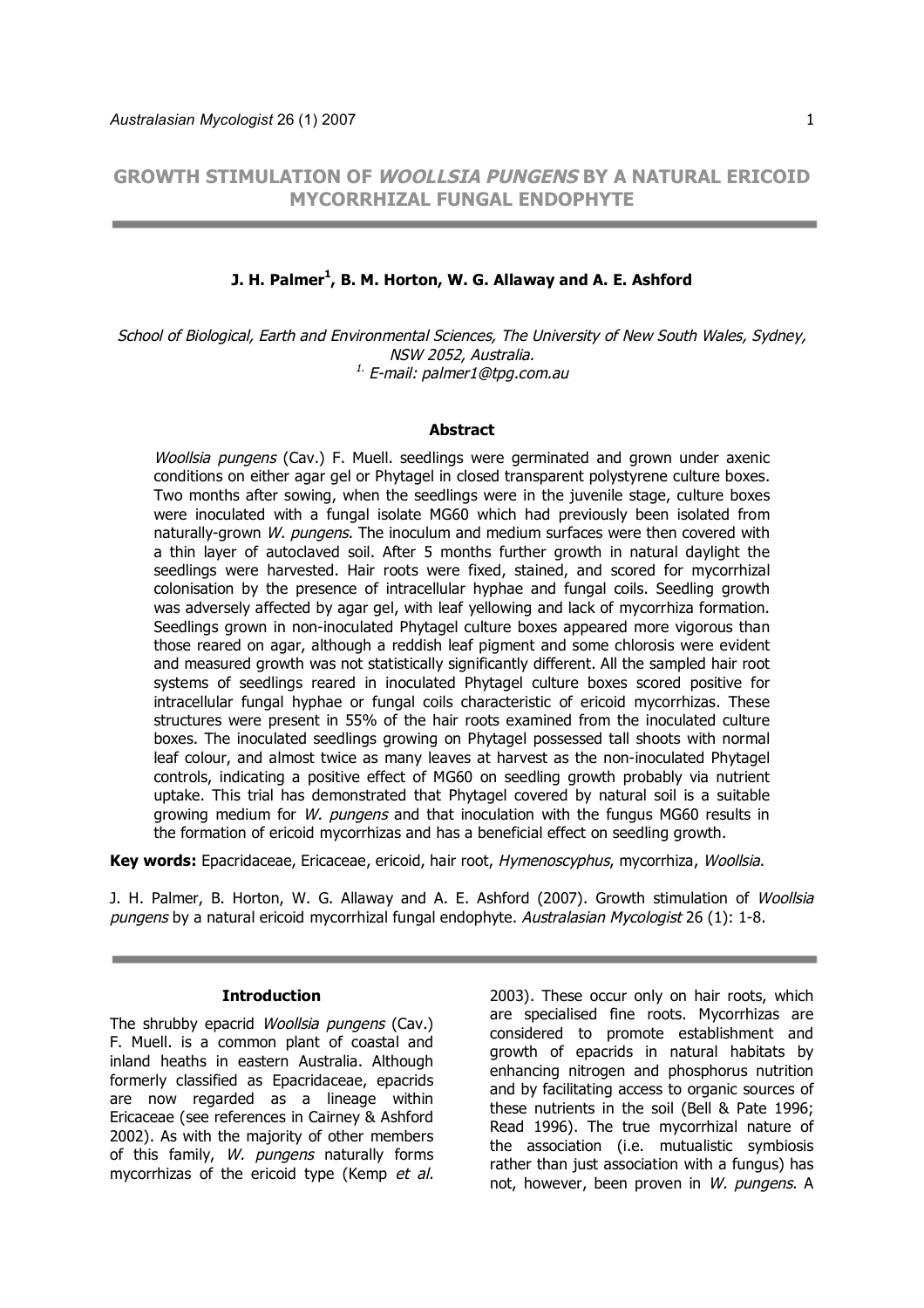definitive test would be to grow the plant under axenic conditions, inoculate with a mycorrhizal fungal isolate, and demonstrate formation of mycorrhizal structures and a plant growth response (cf. Leake & Read 1991).

Woollsia pungens is difficult to grow from seed, because of low germination rates and poor establishment (Jupp 2004). Palmer & Ashford (2004) reported that natural soil from a site where *W. pungens* was growing appeared beneficial to seedling establishment in cultivation and suggested that this might be the result of the soil containing a fungus able to form mycorrhizas. Although mycorrhizal associations have been widely reported for epacrids in the wild (Read 1996, Cairney & Ashford 2002, Davies et al. 2003), there has often been a lack of success in inducing mycorrhizas under axenic conditions. However McLean et al. (1998) were successful in inducing mycorrhizas to form in Epacris impressa Labill. in axenic culture. In this paper we describe how we germinated and grew W. pungens seedlings in axenic culture in the presence of autoclaved natural soil, and successfully inoculated them with a fungus that had been isolated from field-grown roots of W. pungens by Midgley et al. (2002). A feature of a successful ericoid mycorrhizal association in Ericaceae is the formation of fungal coils in the periplasmic space of the invaded epidermal cell in the hair root (Cairney & Ashford 2002). We used the presence of intracellular hyphae and fungal coils in epidermal cells as evidence of mycorrhiza formation to measure the success of the inoculation on W. pungens.

### **Materials and Methods**

### **Seed and soil sources**

Seed was collected from a forested shale sandstone site in the Georges River National Park in September 1999 and used in this trial in 2004. Damaged seed, dust and non-seed material were removed by manual sorting. Soil was obtained from another natural W. pungens population site, at La Perouse in Sydney, and was sieved to remove coarse plant debris and sterilised by autoclaving at 121°C for 15 min.

# **Germination and plant culture**

The cleaned seed was surface sterilised in 20 mL of 2.5% calcium hypochlorite solution for 2 h, surface rinsed and shaken five times in sterile deionised water over a 1 h period. After standing for 2 h, the seed was rinsed again with five more changes of sterile deionised water. Seeds were resuspended by shaking and sub-samples were drawn into a syringe in a fixed volume of solution (1 mL) from the final rinse and pipetted into clear sterile polystyrene non-ventilated culture boxes (Phytatrays, 114 x 86 x 89 mm deep including lid, Sigma-Aldrich, Castle Hill, NSW) containing 50 mL of either 1% agar or 1% Phytagel (a clear gel composed of glucuronic acid, rhamnose and glucose, Sigma-Aldrich), made up in deionised water without any added minerals or nutrients, as the supporting gel base. On the day of sowing, seeds were counted in four randomly selected agar and four randomly selected Phytagel culture boxes, to estimate the number sown per culture box. Preliminary trials showed that darkness was necessary for optimal germination, so the culture boxes were kept in darkness for 3 weeks at 23°C. They were then moved to subdued daylight in the laboratory at the same temperature for 2 weeks while the seedlings emerged. The culture boxes of seedlings were then placed in randomised order in clear polyethylene bags with closed (but not sealed) ends, in a shaded, temperature-controlled glasshouse (temperature range 12-24°C) with natural lighting. After 1 month in the glasshouse, the percentage germination on each medium was estimated by counting the seedlings in the same culture boxes used in the seed count. On the same day the fungal isolate was added to the 'inoculated' treatments, and the boxes were rerandomised. After a further 3 months, a small volume of sterile deionised water was added to each culture box to augment the water supply, and the boxes were again re-randomised. The plants were harvested 5 months after inoculation (i.e., 7 months after seed sowing). There were four culture boxes each of: agar controls (not inoculated); Phytagel controls (not inoculated); agar inoculated; and Phytagel inoculated. To minimise contamination, all manipulations, including watering, were done in a laminar flow cabinet, and the lids of the culture boxes were always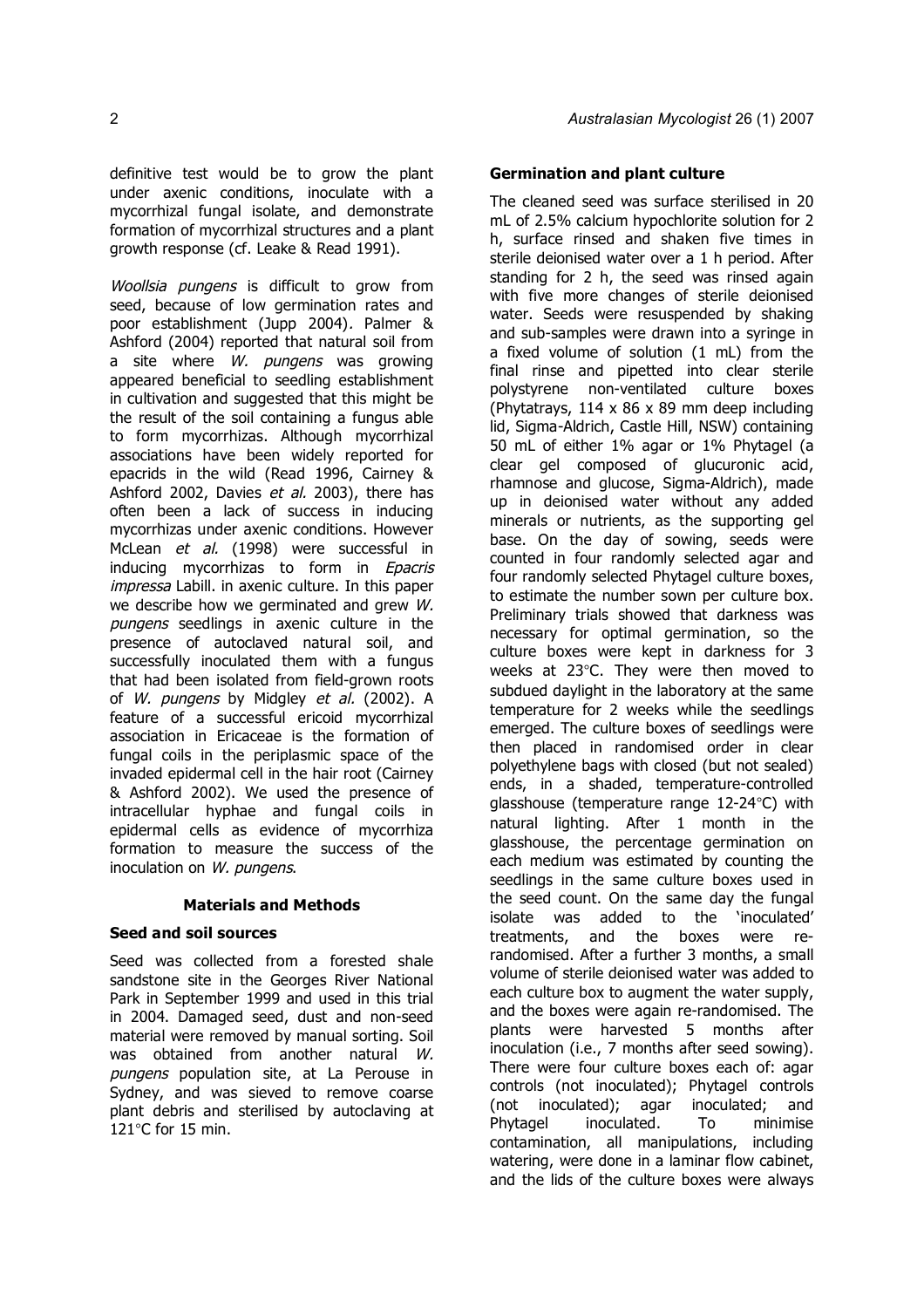closed before removing them from the laminar flow cabinet and returning them to the closed polyethylene bags in the glasshouse.

# **Fungal culture, inoculation and soil addition**

The fungal isolate MG60 was used for inoculation. This had originally been isolated from the root system of a  $W$ . pungens plant growing in a natural ecosystem, and the isolate had subsequently been maintained on 2% malt agar with sub-culture every 4–6 weeks (Midgley et al. 2002). At the time of inoculation, the first leaves were beginning to unfold from the apical bud and seedlings were entering the juvenile stage of development. The juvenile stage, which lasts for 1–2 years, is characterised by lack of branching in the shoot and the production of numerous minute strap-like leaves of relatively uniform size (Palmer & Ashford 2004). Small strips of MG60 mycelium, about 4 x 2 mm, were cut from the leading edge of the colony, where the fungus was most actively growing. Ten to fifteen strips were then placed on the surface of the growing medium in each culture box that was to be inoculated. Sterile soil (30–40 g) was sieved through a sterile sieve to cover the strips and the growing medium to a depth of about 4 mm. The soil surface was stabilised with a light spray of sterile deionised water and the lids replaced. All manipulations were done in a laminar flow cabinet.

### **Harvesting and fixation**

After 5 months in the glasshouse, the number of living seedlings in each culture box was recorded and they were then preserved in situ by immersion in 5% glutaraldehyde in 0.08 M piperazine-n,n'-bis(2-ethanesulfonic acid) (PIPES) buffer pH 7. After 24 h, the glutaraldehyde solution was drained off and replaced by 0.08 M PIPES buffer. The culture boxes were stored under refrigeration at 4°C. Residual fixative inhibited bacterial or fungal growth.

## **Hair root analysis**

Four to twelve seedlings survived in the agar culture boxes. Depending on the numbers present, four or five randomly chosen seedlings were used for examination from each culture box. Seedling numbers in the Phytagel culture boxes ranged from 6 to 37, and five randomly chosen seedlings were selected from each culture box. Seedlings were lifted from each of the culture boxes and immersed in three successive rinses of deionised water to remove soil and humus from their hair roots. This operation retained each seedling's hair root system intact; there was no root growth into either of the gels and no evidence of hair root loss in the rinsing water. After removing the shoot above the hypocotyl, the complete root system attached to the base of the hypocotyl was cleared by immersion in 10 mL of 10% KOH solution and autoclaving at 112°C for 2 min. The KOH was removed by rinsing in deionised water and the hair roots stained with 0.1% Chlorazol Black E in lactic acid: glycerol: water (1:1:1) solution for 3 days, after which time they were destained in lactic acid: glycerol: water (1:1:1) solution for 2 days, rinsed in glycerol: water (1:1) and mounted on microscope slides in glycerol: water (1:1) (Brundrett et al. 1996). Slides were examined using a Zeiss Axiophot microscope with Nomarski optics. Fungal coils were identified as hyphae coiled within the

For seedlings sampled from the agar culture boxes, all hair roots that had developed beyond the initiation stage  $(>1$  mm long) were examined for the presence of the fungus. The hair roots of the five seedlings taken from each of the Phytagel culture boxes were also scored for the presence of the fungus, using the same procedure but restricting the scoring to 10 randomly selected roots on each root system. Scoring was by scanning each root for the presence of intracellular fungal hyphae and/or coils within three or more adjacent epidermal cells. If present, the root was scored as positive.

epidermal cells of the hair roots (Figure 1a).

# **Measurements of shoots and leaves**

Results for shoots and leaves are based on observations and measurements made on all the seedlings in each culture box. The mean shoot height for each culture box, measured in mm above the hypocotyl, was calculated. Because of the difficulties involved in counting the large number of minute spirally arranged leaves produced by each shoot, an alternative procedure was used. Mean leaf number per mm of stem was calculated for each culture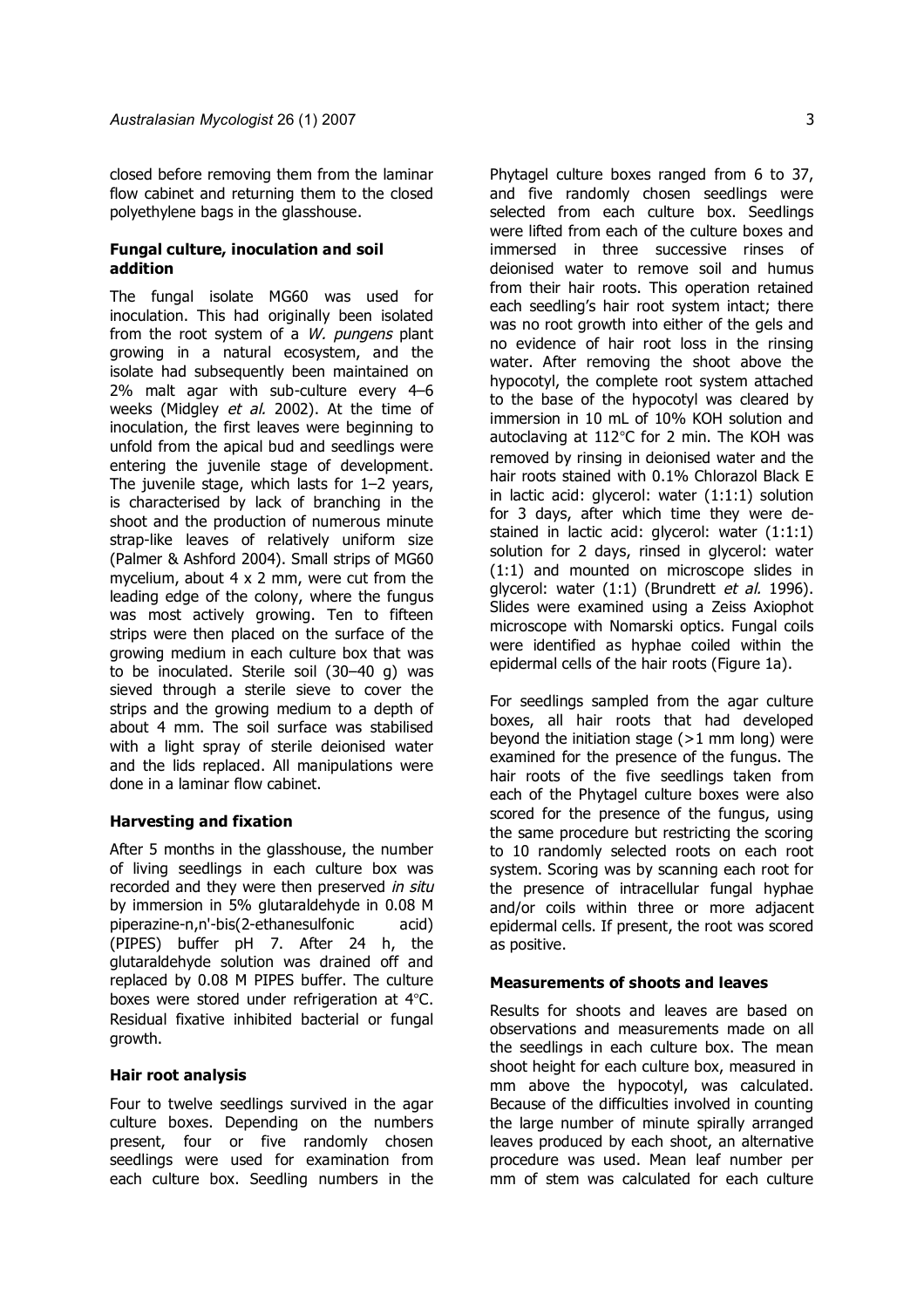box by counting the number of leaves in a 10 mm unit stem length for a random sample of four shoots, and dividing by 10. This value was then multiplied by the mean shoot height for each culture box, and the resulting estimate of mean leaf number per seedling was used as a quantitative measure of shoot productivity ("shoot productivity index"). This procedure is justified for W. pungens, as the seedlings produce similarly sized juvenile leaves throughout the seedling stage (Palmer & Ashford 2004). Also, the mean leaf number per seedling was multiplied by the number of seedlings surviving to harvest, to obtain an estimate of total number of leaves per culture box, which could be used to assess overall treatment response.

#### **Statistical analysis**

Statistical methods followed Zar (1974). Proportional data were arcsine-transformed; where there was heteroscedasticity, data were logarithmically transformed. Results were analysed by analysis of variance (ANOVA), followed if required by Student-Newman-Keuls multiple range testing. Where only two means were to be compared, Student's  $t$  tests were used.

#### **Results**

# **Germination and seedling survival**

There were  $87 + 12$  seeds per culture box (mean  $\pm$  SEM, n = 8), and the percentage germination for agar was 20.0  $\pm$  4.4, and for Phytagel 25.1 + 3.7 (n = 4). The low germination values, which were not statistically significantly different, reflected the three-year age of the seed stock. There appeared to be an increase in seedling survival to harvest on Phytagel compared with agar (Table 1) but this was not statistically significant.

**Table 1.** Mycorrhizal colonisation and growth in cultured *Woollsia pungens* on two media with and without inoculation with fungal isolate MG60.

|                                            |            | Percentage of<br>hair roots with<br>fungal<br>endophyte | Number of<br>seedlings per<br>culture box at<br>harvest | Mean shoot<br>height in mm |
|--------------------------------------------|------------|---------------------------------------------------------|---------------------------------------------------------|----------------------------|
| Agar                                       | Control    | 0                                                       | $5.8 + 1.4$                                             | $8.3^b \pm 2.3$            |
|                                            | Inoculated | 0                                                       | $6.0 + 0.7$                                             | $3.3^a + 0.9$              |
| Phytagel                                   | Control    | $8.0^{\circ}$ + 2.4                                     | $10.8 + 3.8$                                            | $12.7^b \pm 0.7$           |
|                                            | Inoculated | $55.0^b \pm 10.8$                                       | $19.8 + 7.0$                                            | $27.9^c + 3.2$             |
| $p(t$ test)                                |            | 0.004                                                   |                                                         |                            |
| for treatments<br>$\mathcal{D}$<br>(ANOVA) |            |                                                         | 0.063                                                   | 0.00007                    |

Mean  $+$  standard error of the mean are shown ( $n = 4$ ). Within a column different superscripts indicate differences significant at p < 0.05 by Student's *t* test (Phytagel, percentage of hair roots with fungal endophyte), or by Student-Newman-Keuls test (mean shoot height in mm).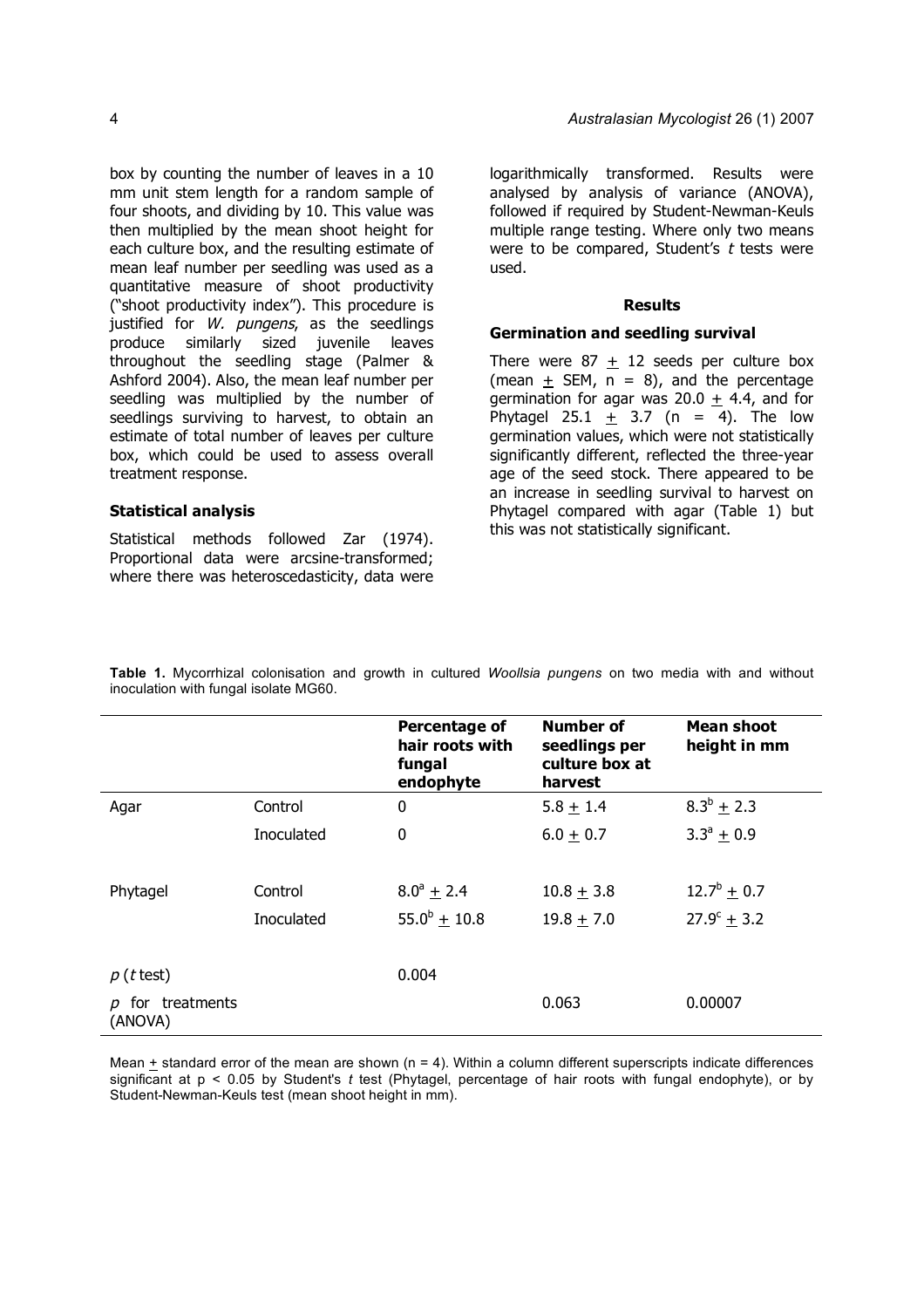

**Figure 1.** *Woollsia pungens* and ericoid mycorrhizal isolate MG60 in axenic culture. (a) Fungal coil (arrowed) in an epidermal cell of a *Woollsia pungens* hair root harvested from an inoculated Phytagel culture box. Bar: 10 um approx. (b) *Woollsia pungens* seedlings in an agar control culture box photographed from above at harvest. The seven brown seedlings are dead. The 10 live seedlings all show little stem elongation and abnormally small chlorophyll deficient leaves which are confined to the apical bud. Bar: 10 mm approx. (c) *Woollsia pungens* seedlings on Phytagel at harvest in culture boxes (114 x 86 mm, lids removed for photograph). The seedlings in control culture boxes (1, 2, 3) show reduced shoot growth and reddish or pale green leaves, in contrast to the healthy appearance of those in inoculated culture boxes (6, 7, 8). (d) Side view of seedlings in inoculated Phytagel culture box 7 at harvest. All show the normal juvenile growth habit for *Woollsia pungens* with unbranched stems bearing numerous minute, green, strap-like leaves. Bar: 10 mm.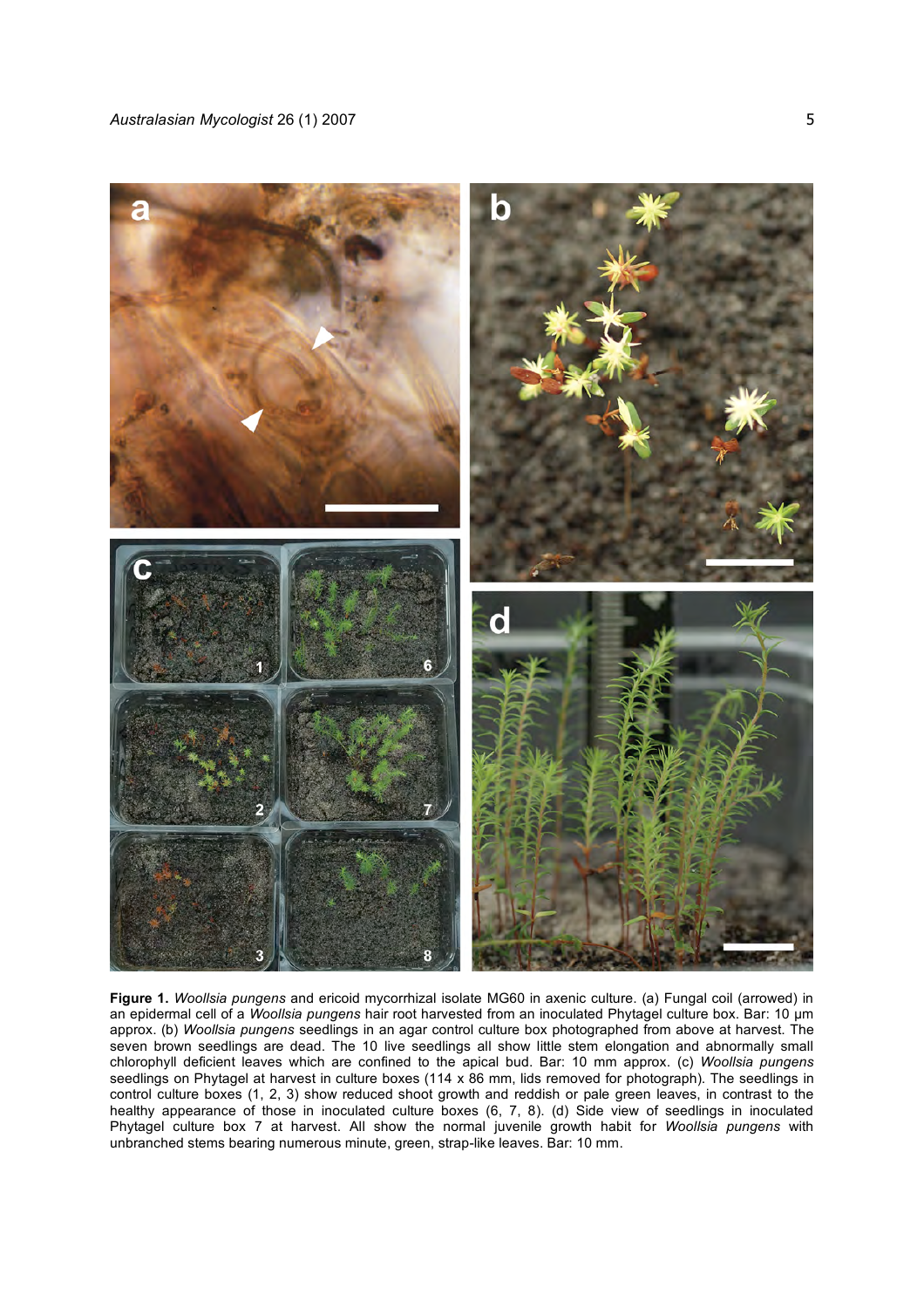|             | Mean number of<br>leaves per 1 mm of<br>shoot | <b>Shoot productivity</b><br>index (estimated<br>number of leaves per<br>seedling) | <b>Overall treatment</b><br>response (estimated<br>total number of<br>leaves per culture<br>(box |
|-------------|-----------------------------------------------|------------------------------------------------------------------------------------|--------------------------------------------------------------------------------------------------|
| Control     | $1.7 + 0.2$                                   | $21.7^a + 1.1$                                                                     | $231.8 + 79.1$                                                                                   |
| Inoculated  | $1.7 + 0.1$                                   | $47.1^b + 7.6$                                                                     | $966.5 + 378.1$                                                                                  |
| $p(t$ test) | 0.71                                          | 0.045                                                                              | 0.153                                                                                            |

**Table 2.** Effect of inoculation with isolate MG60 on productivity in *Woollsia pungens* cultured on Phytagel.

Mean  $\pm$  standard error of the mean are shown (n = 4). Within a column different superscripts indicate differences significant at p < 0.05.

## **Hair root and mycorrhiza production**

In agar culture boxes, no mycorrhizal structures were found. Sampled seedlings on agar, whether control or inoculated, possessed only a few hair roots. These were extremely short, ranging in length up to about 3 mm, and were generally unbranched. All the hair roots of the sampled seedlings from agar were scanned for fungal hyphae and coils in epidermal cells, but none were seen (Table 1).

In controls on Phytagel, mycorrhizal structures were found in only a few hair-roots: intracellular hyphae and/or fungal coils were detected in 16 of the 200 scored roots (Table 1).

In inoculated Phytagel culture boxes, the sampled seedlings possessed extensive multibranched hair root systems, which in some cases were more than 20 mm long. All 20 root systems examined scored positive for intracellular hyphae and/or coils (Figure 1a), and on average 55% of the roots possessed intracellular hyphae and/or coils (Table 1). The difference in incidence of mycorrhizal structures between control and inoculated Phytagel culture boxes was statistically significant (Table 1).

### **Shoot growth**

Shoot height was stunted in agar and Phytagel controls and in inoculated culture boxes on agar (Table 1). This was because of the arrest of stem elongation, which normally occurs after the hypocotyl has attained its maximum length of 5-10 mm. On agar, with or without inoculation, leaves were abnormally small and had not emerged from the apical bud. Their pale yellow colour indicated low chlorophyll levels (Figure 1b). Because the seedlings on agar were in such poor condition, further measurements on agar treatments were not pursued.

On Phytagel, in the controls, the majority of seedlings were also small because of low postgermination stem growth (Figure 1c, Table 1). Many showed reddish coloration, while others, although greener than those on agar, were nevertheless slightly chlorotic (Figure 1c). The seedlings in the four inoculated Phytagel culture boxes, however, resembled typical juvenile plants, with healthy shoot growth and numerous leaves of normal size and colour (Figure 1c). Stem elongation had resulted in tall shoots (Figure 1d) with a mean height of  $27.9 + 3.2$  mm, more than twice that of the controls (Table 1). This increase in height was statistically significant, and it was not caused by a promotion of internode expansion since mean leaf number per unit stem length was not significantly affected by inoculation (Table 2). It could be accounted for if inoculation promoted the rate of shoot growth, resulting in more leaves and stem being produced during the growing period

### **Shoot productivity**

The estimated number of leaves per seedling on Phytagel, an index of shoot productivity, was more than doubled by inoculation with MG60, and this was statistically significant (Table 2). However, the increase in overall treatment response (the estimated total number of leaves per culture box), while apparently large (Table 2), was not statistically significant because of the great variability.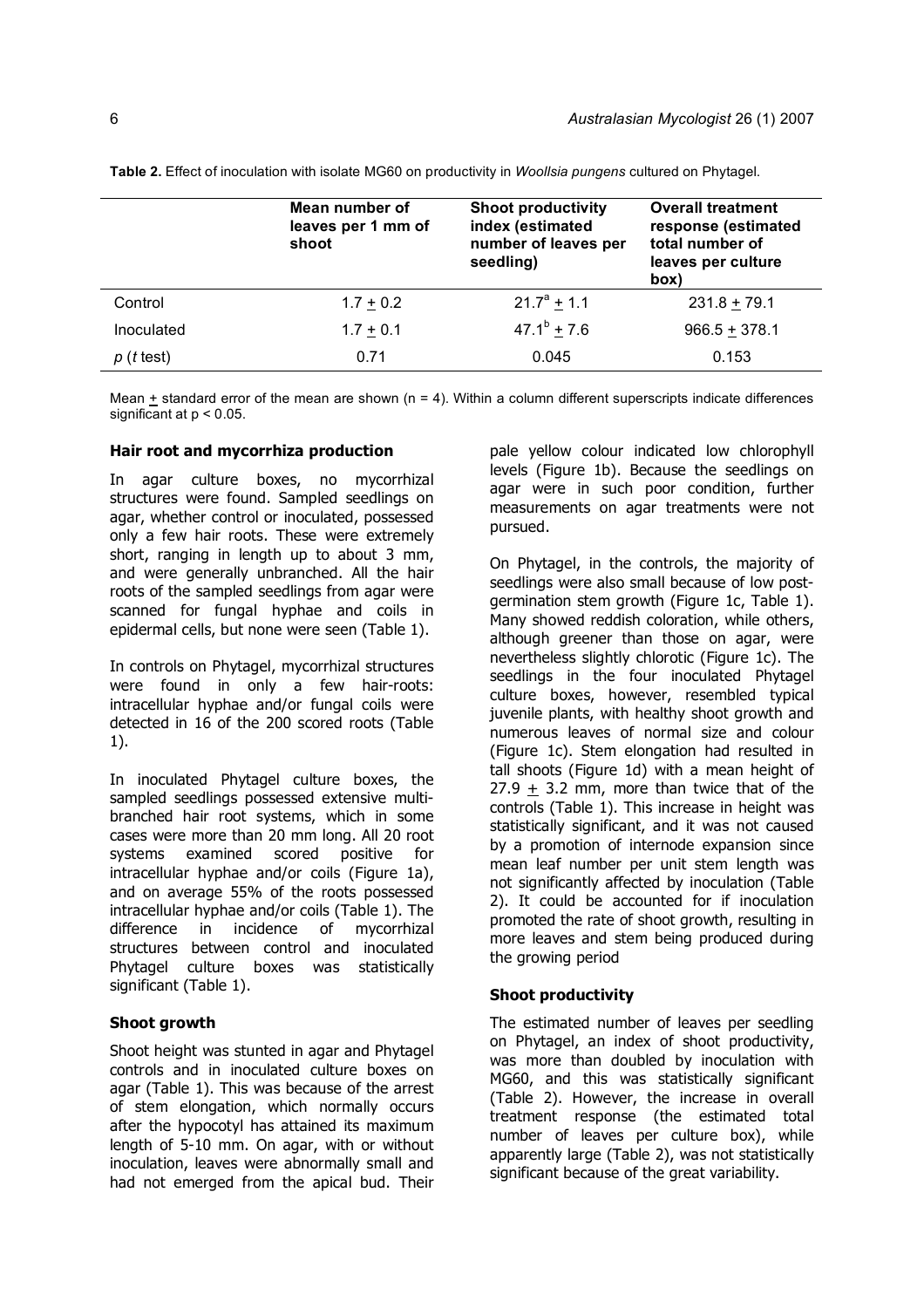#### **Discussion**

On the basis of criteria set out in Leake & Read (1991) the experiment demonstrated that isolate MG60 and Woollsia pungens did form ericoid mycorrhizas. The presence of fungal coils in the hair roots of all the sampled seedlings from the inoculated Phytagel culture boxes shows that the experimental procedure was successful in enabling the fungus to invade hair roots of W. pungens and form typical ericoid mycorrhizal structures (cf. Briggs & Ashford 2001). The low incidence of coils and intracellular hyphae in the controls demonstrates that potential contamination from the autoclaved soil was low and indicates that inoculation with MG60 was responsible for the ericoid mycorrhiza formation and plant responses in the inoculated culture boxes. The doubling of mean number of leaves in the inoculated culture boxes has shown the ability of the fungal isolate MG60 to promote growth in  $W$ . pungens. This is possibly by increasing nitrogen and/or phosphorus acquisition (Chen et al. 1999): the added autoclaved soil would be expected to contain organic and/or insoluble pools of nitrogen and phosphorus, and a successful ericoid mycorrhiza could make these available (Bell et al. 1994, van Leerdam et al. 2001; cf. also Mitchell & Gibson 2006). Hence establishment of an ericoid mycorrhizal association early in seedling growth may be beneficial for the successful establishment of W. pungens in natural communities.

Midgley et al. (2002) stated that fungal isolate MG60 belonged to their RFLP type I, which has considerable sequence identity with known ericoid mycorrhizal endophytes. This RFLP type was the most spatially widespread isolate from the Woollsia pungens root system they had collected from a natural ecosystem (Midgley et al. 2002), and it showed 99.6% ITS sequence identity with an isolate from Epacris impressa that formed ericoid mycorrhizas in the axenic synthesis experiments of McLean et al. (1998, 1999). Midgley et al. (2002) tentatively suggested that their RFLP type I may be in the Hymenoscyphus complex, which includes fungi that form ericoid mycorrhizas (see Cairney & Ashford 2002). Thus RFLP type I, which includes MG60, is likely to be an ericoid mycorrhizal fungal endophyte (Midgley et al. 2002). To verify mycorrhizal status, however,

requires that colonisation of the root system by the isolate and formation of mycorrhizal structures is accompanied by enhanced plant growth (Leake & Read 1991, Smith & Read 1997, Cairney & Ashford 2002). In this study we have found that MG60 infects W. pungens seedling roots, forming typical ericoid mycorrhizal coils, and that it produces a marked growth improvement. The study therefore shows that the fungal isolate MG60 does have its suggested role as an ericoid mycorrhizal fungal endophyte.

An adverse effect of using agar as the supporting medium on post-germination seedling growth in *Woollsia pungens* has been shown in this trial. Similar results were obtained in two preliminary trials using an agar base without added soil under both axenic and non-axenic conditions. We conclude that W. pungens seedlings are sensitive to agar gel for an unknown reason. It is of interest that this adverse response was not alleviated (but apparently made worse, Table 1) by the presence of the fungal isolate. McLennan (1935) described inhibition of normal root system development in Epacris impressa by agar. Similarly Malcolm Reed (pers. comm.) claimed reduced survival of epacrids such as Leucopogon spp. when germinated in axenic conditions on an agar gel, raising the possibility that this may be a common phenomenon in epacrids. In contrast, the trial has shown that Phytagel covered with appropriate soil provides a favourable growing medium for W. pungens and for mycorrhiza formation.

### **Acknowledgements**

We thank David Midgley and John Cairney (University of Western Sydney) for the fungal isolate used for inoculation, and Robert Miller (Cumberland Flora and Fauna Interpretive Services, 13 Park Road, Bulli, NSW 2516) for collecting the seed under licence from the National Parks and Wildlife Service of New South Wales. We are grateful for the support of this project by a research grant from the Australian Flora Foundation.

#### **References**

Bell, T.L. & Pate, J.S. (1996). Nitrogen and phosphorus nutrition in mycorrhizal